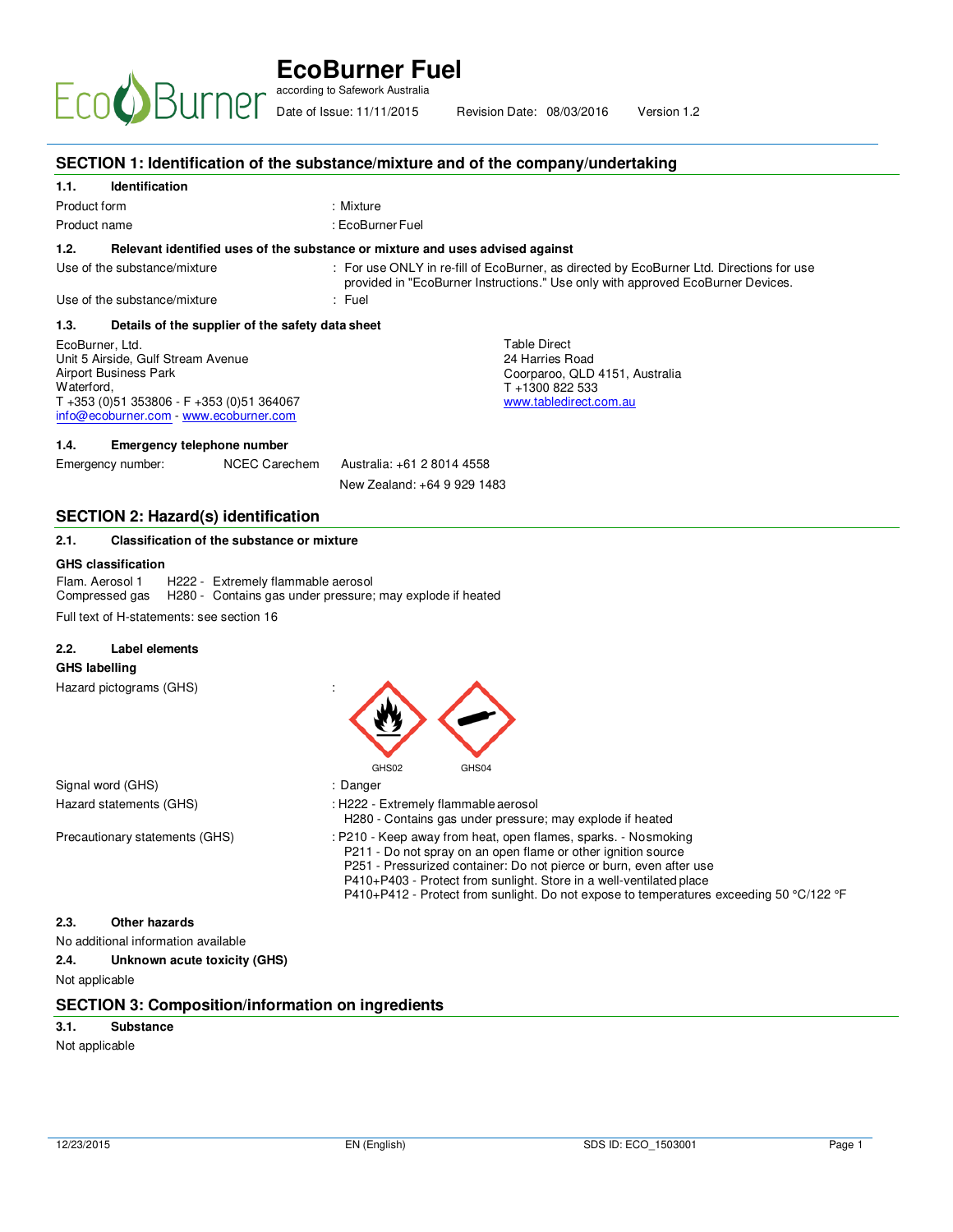### Safety Data Sheet

according to Safework Australia

#### **3.2. Mixture**

| <b>Name</b> | <b>Product identifier</b> | $\frac{9}{6}$ | <b>GHS classification</b> |
|-------------|---------------------------|---------------|---------------------------|
| n-Butane    | (CAS No) 106-97-8         | $70 - 90$     | Flam. Gas 1. H220         |
| Propane     | (CAS No) 74-98-6          | $10 - 30$     | Flam. Gas 1, H220         |
| Isobutane   | (CAS No) 75-28-5          | . – ი         | Flam. Gas 1. H220         |

**\*Chemical name, CAS number and/or exact concentration have been withheld as a trade secret**  Full text of H-statements: see section 16

#### **SECTION 4: First aid measures**

| Description of first aid measur >s<br>4.1.                          |                                                                                                                                                                                        |
|---------------------------------------------------------------------|----------------------------------------------------------------------------------------------------------------------------------------------------------------------------------------|
| First-aid measures general                                          | : Never give anything by mouth to an unconscious person. If you feel unwell, seek medical<br>advice (show the label where possible).                                                   |
| First-aid measures after inhalation                                 | : Remove victim to fresh air and keep at rest in a position comfortable for breathing. Artificial<br>respiration and/or oxygen if necessary. Call a POISON CENTER or doctor/physician. |
| First-aid measures after skin contact                               | : Thaw frosted parts with lukewarm water. Do not rub affected area. Get medical<br>advice/attention.                                                                                   |
| First-aid measures after eye contact                                | : Direct contact with the eyes is likely to be irritating.                                                                                                                             |
| First-aid measures after ingestion                                  | : Not expected to present a significant ingestion hazard under anticipated conditions of normal<br>use.                                                                                |
| 4.2.<br>Most important symptoms and effects, both acute and delayed |                                                                                                                                                                                        |
| Symptoms/injuries after inhalation                                  | : In high concentrations: Anesthetic effects. Shortness of breath. Inhalation of vapours may<br>cause respiratory irritation. Headache. Dizziness. Nausea.                             |
| Symptoms/injuries after skin contact                                | : May cause moderate irritation. Rapid evaporation of the liquid may cause frostbite.                                                                                                  |
| Symptoms/injuries after eye contact                                 | : This gas is non-irritating; but direct contact with liquefied/pressurized gas or frost particles may<br>produce severe and possibly permanent eye damage from freeze burns.          |

#### **4.3. Indication of any immediate medical attention and special treatment needed**

Treat symptomatically.

|  | <b>SECTION 5: Firefighting measures</b> |  |
|--|-----------------------------------------|--|
|--|-----------------------------------------|--|

#### **5.1. Extinguishing media**

|             | Suitable extinguishing media                          | : Carbon dioxide. Dry chemical. Foam. Water spray. Water fog.                                                                              |
|-------------|-------------------------------------------------------|--------------------------------------------------------------------------------------------------------------------------------------------|
|             | Unsuitable extinguishing media                        | : Do not use a heavy water stream.                                                                                                         |
| 5.2.        | Special hazards arising from the substance or mixture |                                                                                                                                            |
| Fire hazard |                                                       | : Extremely flammable aerosol.                                                                                                             |
|             | <b>Explosion hazard</b>                               | : Heat may build pressure, rupturing closed containers, spreading fire and increasing risk of<br>burns and injuries.                       |
| Reactivity  |                                                       | : No dangerous reactions known.                                                                                                            |
| 5.3.        | <b>Advice for firefighters</b>                        |                                                                                                                                            |
|             | Precautionary measures fire                           | : Stop leak if safe to do so.                                                                                                              |
|             | Firefighting instructions                             | : DO NOT fight fire when fire reaches explosives. Evacuate area.                                                                           |
|             | Protection during firefighting                        | : Do not enter fire area without proper protective equipment, including respiratory protection. Use<br>self-contained breathing apparatus. |

#### **SECTION 6: Accidental release measures**

| 6.1.             | Personal precautions, protective equipment and emergency procedures |  |                                                                                                                                                                        |
|------------------|---------------------------------------------------------------------|--|------------------------------------------------------------------------------------------------------------------------------------------------------------------------|
| General measures |                                                                     |  | : No open flames. No smoking. Isolate from fire, if possible, without unnecessary risk. Remove<br>ignition sources. Use special care to avoid static electric charges. |
| 6.1.1.           | For non-emergency personnel                                         |  |                                                                                                                                                                        |
|                  | Protective equipment                                                |  | : Do not breathe aerosol. Refer to section 8.2.                                                                                                                        |
|                  | Emergency procedures                                                |  | : Stop leak, if possible without risk. Keep upwind. Evacuate unnecessary personnel.                                                                                    |
| 6.1.2.           | For emergency responders                                            |  |                                                                                                                                                                        |
|                  | Protective equipment                                                |  | : Do not breathe aerosol. Refer to section 8.2.                                                                                                                        |
|                  | Emergency procedures                                                |  | : Stop leak if safe to do so. Eliminate every possible source of ignition. Evacuate unnecessary<br>personnel. Keep upwind.                                             |

#### **6.2. Environmental precautions**

Notify authorities if product enters sewers or public waters. Do not discharge into drains or the environment.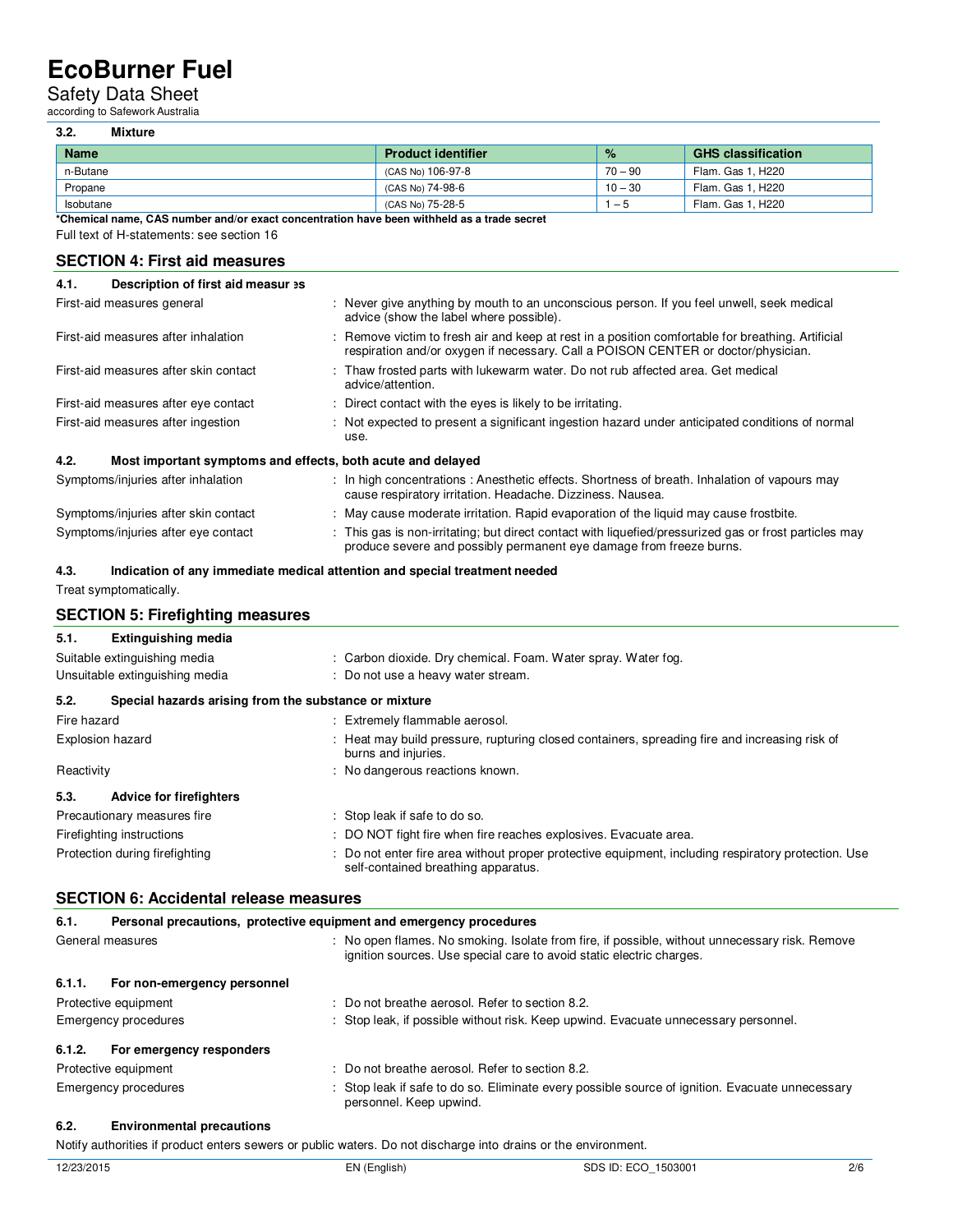Safety Data Sheet

according to Safework Australia

#### **6.3. Methods and material for containment and cleaning up**

For containment<br>Methods for cleaning up

- : Eliminate all ignition sources.
- : Notify environmental authorities.
	-

**6.4. Reference to other sections** 

Section 13: disposal information. Section 7: safe handling. Section 8: personal protective equipment.

#### **SECTION 7: Handling and storage**

#### **7.1. Precautions for safe handling**  Additional hazards when processed : Handle empty containers with care because residual vapours are flammable. Pressurized

| Auditional nazarus when processed                                    | . Trandle empty containers with care because residual vapours are naminable. Fressurized<br>container: Do not pierce or burn, even after use.                                  |
|----------------------------------------------------------------------|--------------------------------------------------------------------------------------------------------------------------------------------------------------------------------|
| Precautions for safe handling                                        | : Do not spray on an open flame or other ignition source.                                                                                                                      |
| Hygiene measures                                                     | : Wash hands and other exposed areas with mild soap and water before eating, drinking or<br>smoking and when leaving work. Do not eat, drink or smoke when using this product. |
| Conditions for safe storage, including any incompatibilities<br>7.2. |                                                                                                                                                                                |
| Technical measures                                                   | : Avoid static electricity discharges. No flames, no sparks. Eliminate all sources of ignition.                                                                                |
| Storage conditions                                                   | : Do not expose to temperatures exceeding 50 $\degree$ C/ 122 $\degree$ F. Keep in fireproof place.                                                                            |
| Incompatible materials                                               | : Heat sources. Direct sunlight.                                                                                                                                               |
|                                                                      |                                                                                                                                                                                |

Storage area : Store in dry, cool, well-ventilated area.

#### **SECTION 8: Exposure controls/personal protection**

#### **8.1. Control parameters**

| n-Butane (106-97-8) |               |                        |
|---------------------|---------------|------------------------|
| Australia           | TWA (ppm)     | 800 ppm                |
| Australia           | TWA $(mg/m3)$ | 1900 mg/m <sup>3</sup> |

#### **8.2. Exposure controls**

| Appropriate engineering controls | : Provide local exhaust or general room ventilation.                                                                                                                                                                                |
|----------------------------------|-------------------------------------------------------------------------------------------------------------------------------------------------------------------------------------------------------------------------------------|
| Personal protective equipment    | : Avoid all unnecessary exposure. Accidental release of the contents: avoid leaks.                                                                                                                                                  |
| Hand protection                  | : None under normal use. It is a good industrial hygiene practice to minimize skin contact. In<br>case of repeated or prolonged contact wear gloves. Insulated gloves.                                                              |
| Eye protection                   | : None under normal use. In case of splashing or aerosol production: protective goggles.                                                                                                                                            |
| Respiratory protection           | : No special respiratory protection equipment is recommended under normal conditions of use<br>with adequate ventilation. In case of inadequate ventilation wear respiratory protection. Use<br>self-contained breathing apparatus. |

#### **SECTION 9: Physical and chemical properties**

| Information on basic physical and chemical properties<br>9.1. |                                   |
|---------------------------------------------------------------|-----------------------------------|
| Physical state                                                | : Gas                             |
| Appearance                                                    | : Aerosol.                        |
| Colour                                                        | : Colourless                      |
| Odour                                                         | : Sweet petroleum                 |
| Odour threshold                                               | : No data available               |
| рH                                                            | : No data available               |
| Melting point                                                 | : No data available               |
| Freezing point                                                | : No data available               |
| Boiling point                                                 | : -42.2 - -0.5 ℃ (-1.1 - 31.1 °F) |
| Flash point                                                   | : -104.4 °C (-156 °F (estimated)) |
| Relative evaporation rate (butyl acetate=1)                   | : No data available               |
| Relative evaporation rate (ether=1)                           | : > 1                             |
| Flammability (solid, gas)                                     | : No data available               |
| <b>Explosive limits</b>                                       | : No data available               |
| Explosive properties                                          | : No data available               |
| Oxidising properties                                          | : No data available               |
| Vapour pressure                                               | : 40 PSIG @ 70 °F                 |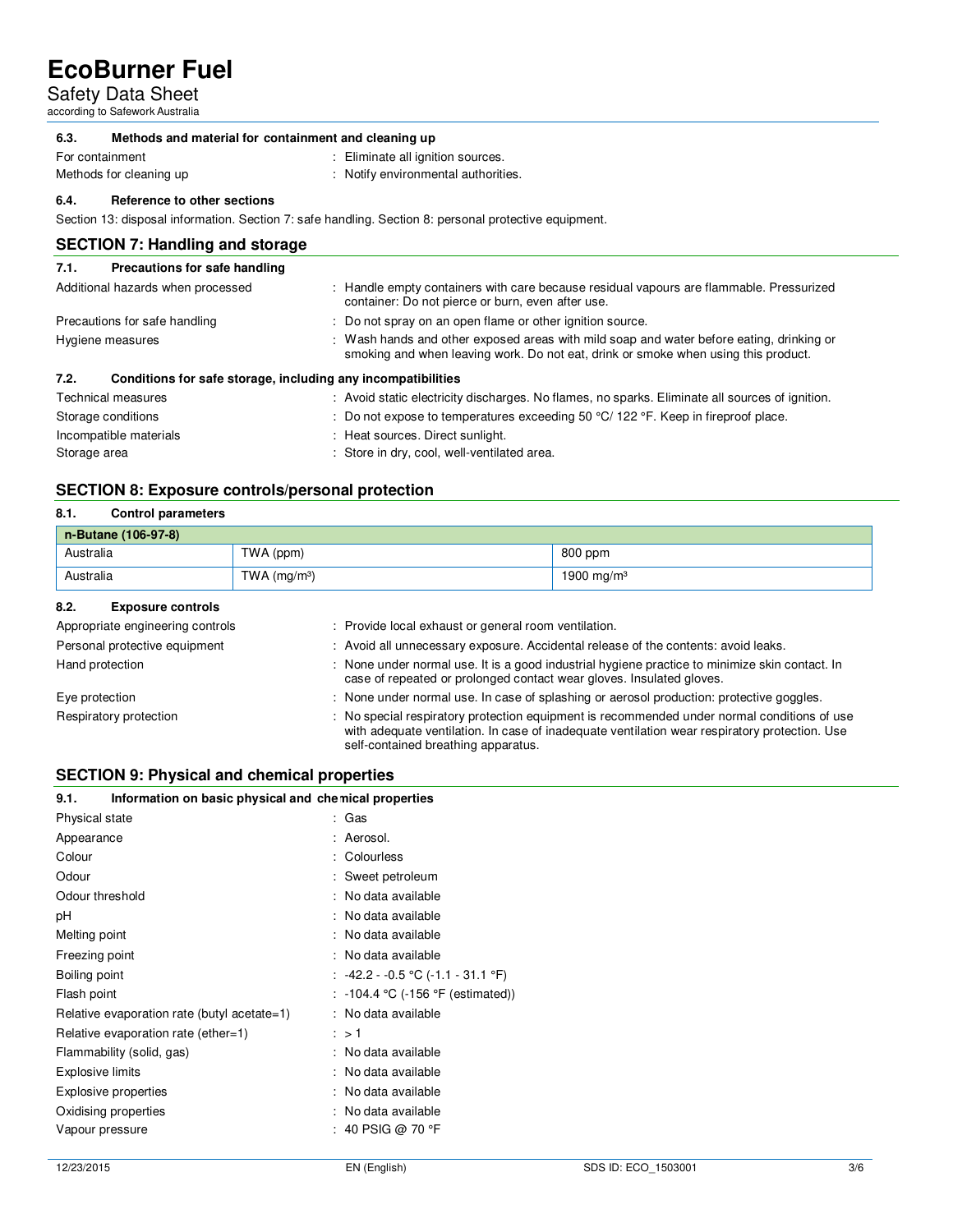### Safety Data Sheet

according to Safework Australia

| Relative density                 | : 0.567                    |
|----------------------------------|----------------------------|
| Relative vapour density at 20 °C | : 1.886                    |
| Solubility                       | : Water: 0.008 % @ 70 °F   |
| Log Pow                          | : No data available        |
| Auto-ignition temperature        | : No data available        |
| Decomposition temperature        | : No data available        |
| Viscosity                        | $: 0.084 - 0.14$ cP liquid |
| Viscosity, kinematic             | : No data available        |
| Viscosity, dynamic               | : No data available        |
| <b>Other information</b><br>9.2. |                            |
| VOC content                      | $: 100 \%$                 |

#### **SECTION 10: Stability and reactivity**

#### **10.1. Reactivity**

No dangerous reactions known.

#### **10.2. Chemical stability**

Extremely flammable aerosol. Contains gas under pressure; may explode if heated. Extreme risk of explosion by shock, friction, fire or other sources of ignition.

#### **10.3. Possibility of hazardous reactions**

Hazardous polymerization will not occur.

#### **10.4. Conditions to avoid**

Heat. Sparks. Open flame. Direct sunlight. Overheating.

#### **10.5. Incompatible materials**

Strong oxidizers. Alkali. Strong mineral acids.

#### **10.6. Hazardous decomposition products**

Carbon monoxide. Mixture of hydrocarbons.

#### **SECTION 11: Toxicological information**

| Information on toxicological effects<br>11.1.         |                                                                                                                                                                               |
|-------------------------------------------------------|-------------------------------------------------------------------------------------------------------------------------------------------------------------------------------|
| Likely routes of exposure                             | : Inhalation; Skin and eye contact                                                                                                                                            |
| Acute toxicity                                        | : Not classified                                                                                                                                                              |
| Skin corrosion/irritation                             | : Not classified                                                                                                                                                              |
| Serious eye damage/irritation                         | : Not classified                                                                                                                                                              |
| Respiratory or skin sensitisation                     | : Not classified                                                                                                                                                              |
| Germ cell mutagenicity                                | : Not classified                                                                                                                                                              |
| Carcinogenicity                                       | : Not classified                                                                                                                                                              |
| Reproductive toxicity                                 | : Not classified                                                                                                                                                              |
| Specific target organ toxicity (single exposure)      | : Not classified                                                                                                                                                              |
| Specific target organ toxicity (repeated<br>exposure) | : Not classified                                                                                                                                                              |
| Aspiration hazard                                     | : Not classified                                                                                                                                                              |
| Symptoms/injuries after inhalation                    | : In high concentrations: Anesthetic effects. Shortness of breath. Inhalation of vapours may<br>cause respiratory irritation. Headache. Dizziness. Nausea.                    |
| Symptoms/injuries after skin contact                  | : May cause moderate irritation. Rapid evaporation of the liquid may cause frostbite.                                                                                         |
| Symptoms/injuries after eye contact                   | : This gas is non-irritating; but direct contact with liquefied/pressurized gas or frost particles may<br>produce severe and possibly permanent eye damage from freeze burns. |

#### **SECTION 12: Ecological information**

### **12.3. Bioaccumulative potential**

No additional information available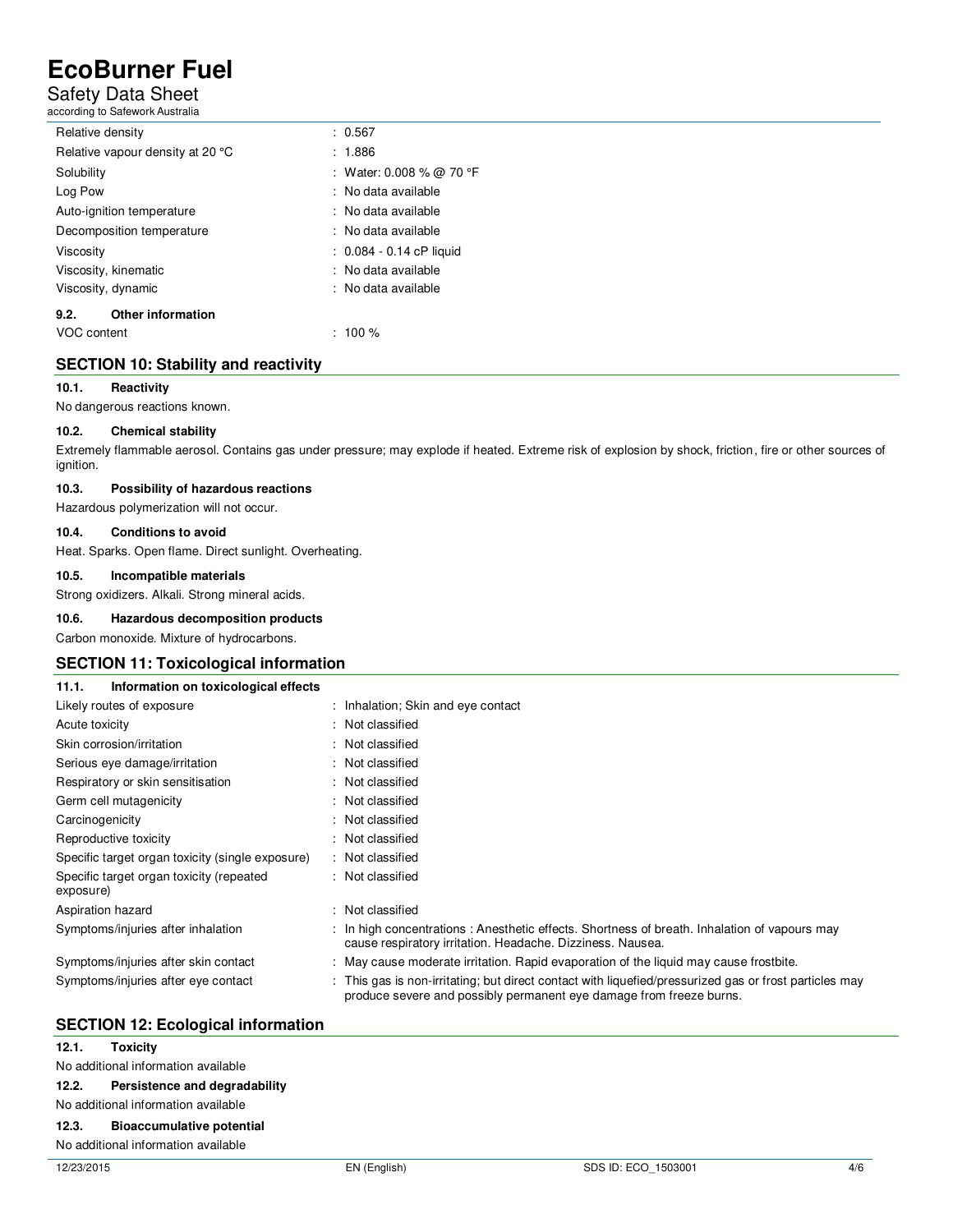### Safety Data Sheet

according to Safework Australia

#### **12.4. Mobility in soil**

No additional information available

#### **12.5. Other adverse effects**

No additional information available

#### **SECTION 13: Disposal considerations**

#### **13.1. Waste treatment methods**

- Sewage disposal recommendations : Do not dispose of waste into sewer.
- 
- 
- Waste disposal recommendations : Container under pressure. Do not drill or burn even after use. Dispose in a safe manner in accordance with local/national regulations.

Additional information **interval in the container.** : Flammable vapours may accumulate in the container.

#### **SECTION 14: Transport information**

| Australia Dangerous Goods (ADG) Code         |                       |
|----------------------------------------------|-----------------------|
| In accordance with ADG                       |                       |
| UN-No.                                       | : UN1950              |
| Proper Shipping Name                         | : AEROSOLS            |
| Transport hazard class(es)                   | : 2 - Class 2         |
| Hazard labels                                | : 2 - Flammable gas   |
|                                              |                       |
| <b>Special Provisions</b>                    | : 63                  |
|                                              | 190                   |
|                                              | 277                   |
|                                              | 327                   |
|                                              | 344                   |
| <b>Limited Quantities</b>                    | : See SP 277          |
| Packagings & IBCs Packing Instruction        | : P207                |
|                                              | LP <sub>02</sub>      |
| Packagings & IBCs Special Packing Provisions | : PP87                |
|                                              | L2                    |
| <b>Transport by sea</b>                      |                       |
| UN-No. (IMDG)                                | : 1950                |
| Proper Shipping Name (IMDG)                  | : AEROSOLS            |
| Class (IMDG)                                 | $: 2 - \text{Gases}$  |
| Air transport                                |                       |
| UN-No. (IATA)                                | : 1950                |
| Proper Shipping Name (IATA)                  | : Aerosols, flammable |
| Class (IATA)                                 | $\therefore$ 2        |
|                                              |                       |

### **SECTION 15: Regulatory information**

| <b>National regulations</b>                                      |  |  |
|------------------------------------------------------------------|--|--|
| n-Butane (106-97-8)                                              |  |  |
| Listed on the AICS (Australian Inventory of Chemical Substances) |  |  |
| $Isobutane (75-28-5)$                                            |  |  |
| Listed on the AICS (Australian Inventory of Chemical Substances) |  |  |
| <b>Propane (74-98-6)</b>                                         |  |  |
| Listed on the AICS (Australian Inventory of Chemical Substances) |  |  |